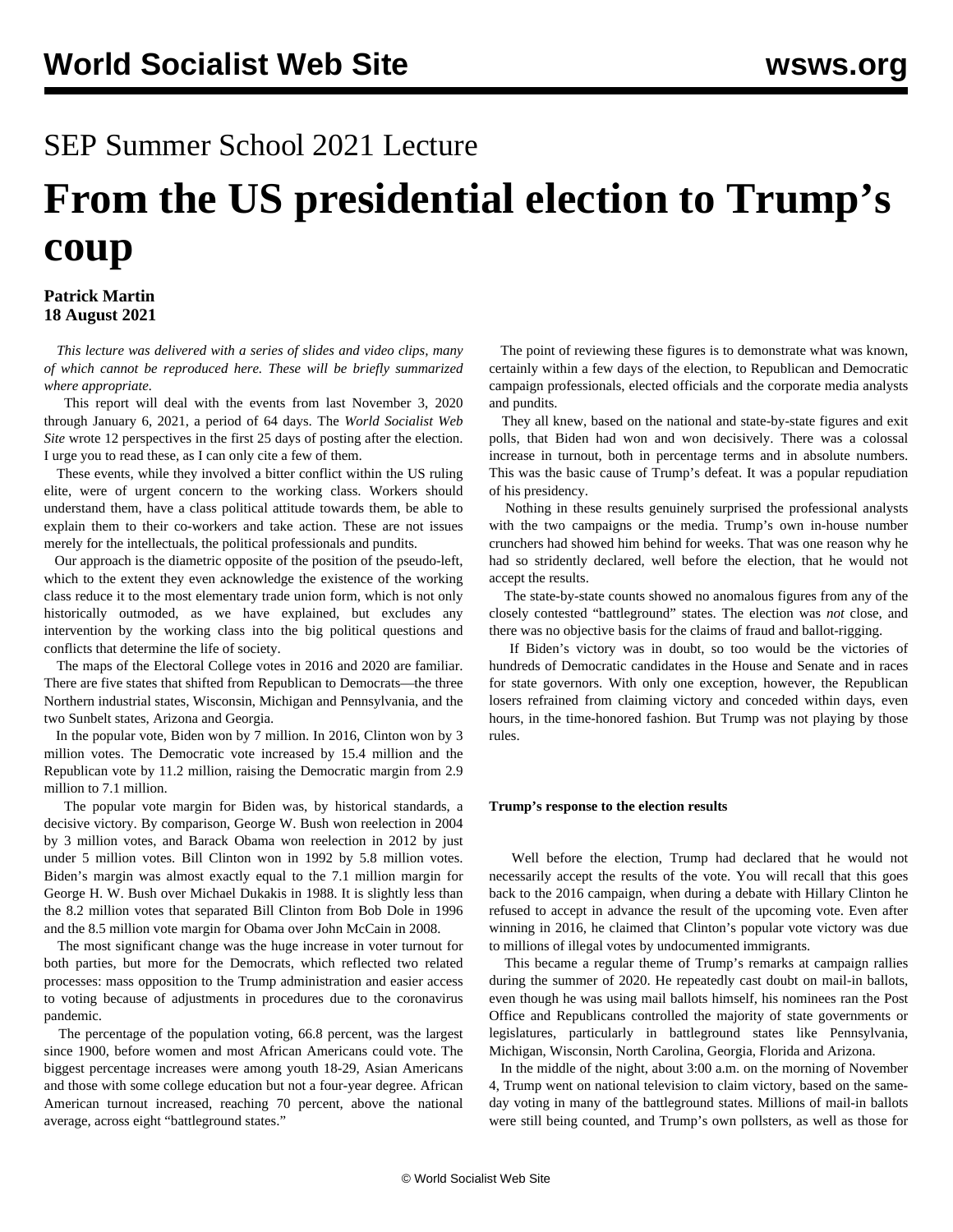the media, were well aware the trend was for Biden. For several days, the media cowardly refused to acknowledge this trend and call Biden's victory, giving a boost to Trump's claims.

 As soon as the election was called for Biden, Trump began to set into motion plans to challenge the results. This was an action unprecedented in American history.

 Here is the WSWS's first major analysis of the post-election crisis, written by David North and Joseph Kishore and published November 7, 2020, under the headline, "[Trump's refusal to concede sets the stage for](/en/articles/2020/11/05/pers-n05.html) [post-election crisis.](/en/articles/2020/11/05/pers-n05.html)" It sets out, while votes were still being counted, the basic outlines of the situation. It is particularly notable for its conclusions about Trump. We wrote:

 It appears that Democratic Party candidate Joe Biden is on the verge of winning enough states to be elected president of the United States. … However, what Biden had once described as his "worst nightmare"—that Trump would not accept his defeat at the polls—may, in fact, be unfolding.

 In an extraordinary speech at the White House early Wednesday morning, Trump proclaimed himself the winner. "Frankly we did win this election," he said. "So we'll be going to the US Supreme Court. We want all voting to stop." By an end to "voting," Trump means a halt to the continued counting of mail-in ballots that were legally submitted…

 Whether or not he succeeds in the short term in staving off defeat—through a combination of legal challenges, right-wing protest demonstrations, threats and actual use of violence—Donald Trump, and the anti-constitutional fascistic movement whose growth he has been sponsoring, is not going to disappear from the political scene.

 As the *World Socialist Web Site* has repeatedly warned since his attempted coup d'état last June, Trump's political strategy has never been limited to purely electoral calculations. During the past three months, he has been campaigning more for the role of *Führer* than merely president. That fascistic campaign has not ended.

 I will not provide a blow-by-blow account of the legal and political moves that took place during the month that followed the election. The Trump campaign filed more than 60 lawsuits, nearly all of them in the six battleground states won by Biden. In none of these was any significant evidence offered of vote fraud. Campaign lawyers like Giuliani spoke loudly about fraud at press conferences and rallies but were far less forthcoming in court.

 This was not simply legal malpractice or the dementia or insanity of certain lawyers. There was a definite political strategy involved. Loud claims of fraud were aimed at enraging and mobilizing Trump supporters and putting political pressure on state legislators to intervene and overturn the popular vote in their states. They were to award Trump their state's electoral votes, following on the notorious theory of Supreme Court Justice Antonin Scalia, articulated in 2000, that there is no constitutional right to vote for president, and that state legislatures may choose presidential electors on their own, defying the decision of the voters. Trump even summoned state legislative leaders and individual state legislators from Michigan and Pennsylvania to the White House, and he was in contact with legislators in Arizona, Georgia and Wisconsin.

 Trump's legal challenges culminated in the lawsuit brought by 18 states with Republican attorneys general, who asked the Supreme Court to overturn vote results in four battleground states, an extraordinary effort to have the court sanction political interference by the Republican-run state governments into those states they do not control. The court denied the suit by a 9-0 vote.

 These efforts ultimately failed, not because the various state-level Republicans like Georgia Secretary of State Brad Raffensperger were intransigent defenders of democracy, to say nothing of the Supreme Court. But there were too many states, and Biden's lead in those states was too wide to make it politically possible to repeat *Bush v. Gore*. Both the state officials and the Supreme Court justices feared that their intervention on the side of Trump, when he had so clearly lost, would touch off mass popular opposition and become a political catastrophe.

#### **Trump purges the Pentagon**

 On November 9, Trump took his first action in response to his electoral defeat, firing Secretary of Defense Mark Esper, with whom he had clashed during the summer over Esper's reluctance to deploy the military against mass protests over police violence. His replacement, Christopher Miller, was a largely unknown figure, a former Green Beret with a 30-year military record, including in Iraq and Afghanistan, who rose to the level of colonel in the special forces before retiring in 2014. He returned to the government as a Pentagon official under Trump, as director of the National Counterterrorism Center (NCTC).

 Kash Patel was appointed as Miller's chief of staff. He was a former military lawyer embedded with special forces units. He joined the staff of Devin Nunes, the top Republican on the House Intelligence Committee, and went from there to the White House. It was later learned that Trump intended to appoint him deputy director of the CIA and then fire Director Gina Haspel.

 Ezra Cohen-Watnick, also appointed to a high-level position in the Defense department, was a former civilian Defense Intelligence Agency official who later worked for the CIA, the Pentagon again, and the National Security Council under Trump, where he was named senior director for intelligence programs by Michael Flynn. Cohen-Watnick reportedly leaked information about CIA surveillance of Trump to House Intelligence Committee leader Devin Nunes.

 Anthony Tata was a retired career military officer, a former brigadier general, posted to Haiti, Panama, Kosovo and Afghanistan. He had described Barack Obama as a Muslim and a "terrorist leader" and was so right-wing that his nomination to the Pentagon post had been blocked by Senate Republicans. Trump now installed him as deputy acting undersecretary and, with a vacancy at undersecretary, he began exercising the powers of that office.

 The WSWS published a statement on November 11, 2020 headlined ["Stop Trump's conspiracy to nullify the 2020 elections,](/en/articles/2020/11/11/pers-n11.html)" which began as follows:

 President Donald Trump is refusing to accept his electoral loss and is actively engaged in a coup to nullify the results of the 2020 elections and establish a personalist dictatorship.

 The situation could not be clearer: Trump is now doing what he announced he would do prior to the elections. He is denying the legitimacy of an election that Biden won decisively, seeking to create a lying narrative that the election was "stolen," and conspiring to throw out the votes of millions of people.

 This conspiracy has been joined by the Republican Party, which is acquiring more and more the character of a fascistic and criminal syndicate. Republican leaders at the federal and state levels have backed Trump's lies and refused to recognize Biden's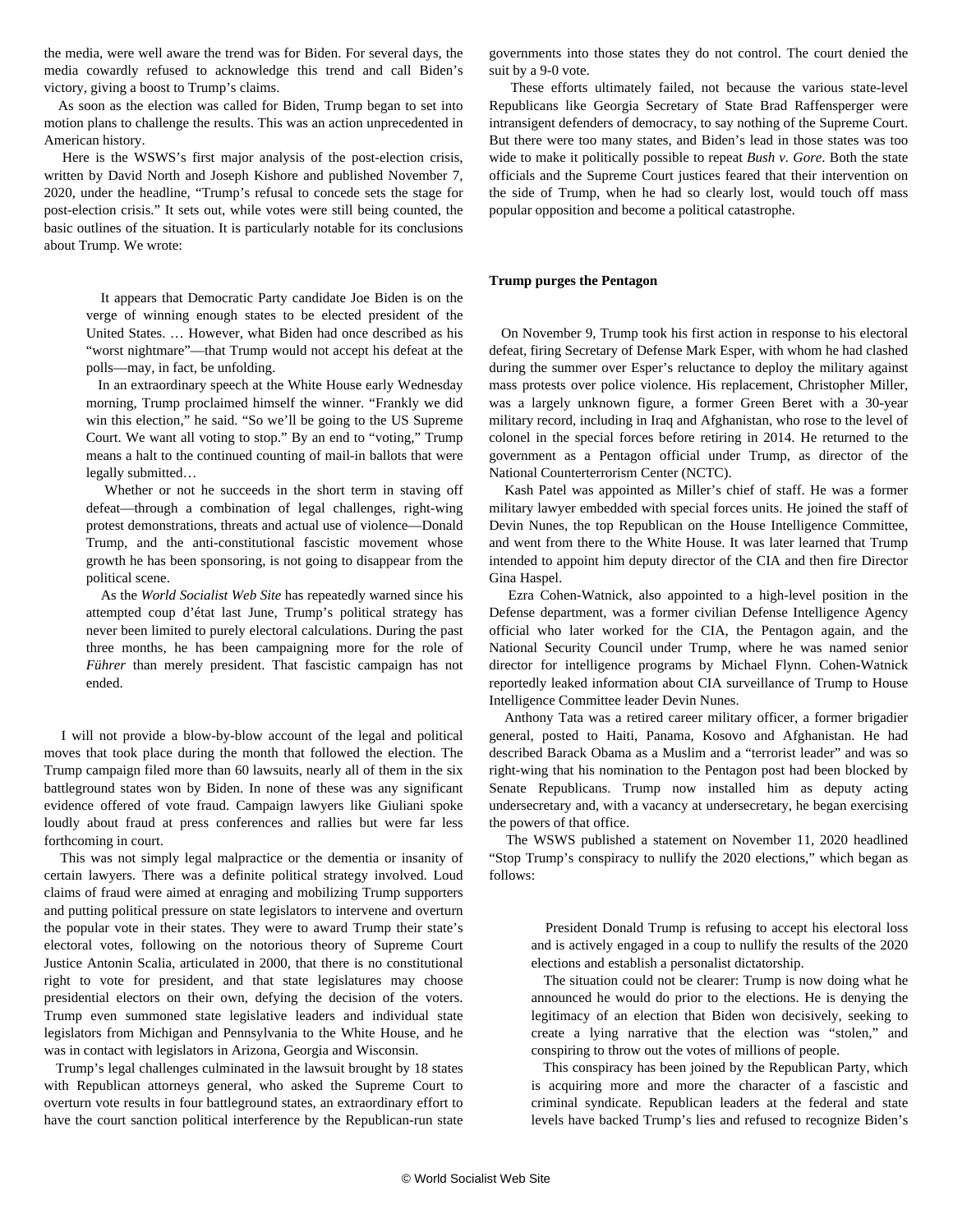victory. In a speech on the Senate floor Monday, Senate Majority Leader Mitch McConnell declared that Trump was "100 percent within his rights to look into allegations of irregularities and weigh his legal options."

 Trump's pseudo-legal maneuvers are backed by the incitement of violence by far-right and fascistic forces, supported by sections of the police and state apparatus. Demonstrations are planned this weekend in Washington D.C. to mobilize Trump supporters under the banner of "Stop the Steal."

 On Monday, Trump fired Defense Secretary Mark Esper, who had earlier criticized Trump's plans to deploy troops against peaceful protesters. The new "acting" Pentagon chief will be Christopher Miller, a 30-year Special Forces operative and retired colonel. In contrast to the ruthlessness with which Trump is proceeding, the Democratic Party is acting with its usual combination of fecklessness and unseriousness. On Tuesday, Biden dismissed Trump's actions as an "embarrassment." Biden added, "The fact that they're not willing to acknowledge we won at this point is not of much consequence in our planning."

 This statement identifies all the major features of the political situation: the unprecedented actions by Trump, the support for it by the Republican Party, the incitement of violence, the purging of the Pentagon and the utter complacency of the Democratic Party. This is only four days after Biden was declared the winner of the election.

#### **Trump's fascist co-conspirators**

 The book *I Alone Can Fix It* is for the most part a rehash of journalistic reports on the Trump administration, but it does give some vivid insights into the period from November 3 to January 6. It describes a phone call to Milley from an unnamed friend, probably Mattis, Gates or another very high-level former official. I quote:

> The friend was very concerned about the right-wing acolytes who had just been elevated and enjoyed special access to Trump, warning they were part of a larger cabal willing to cross every line to hold power. "What they're trying to do here is overturn the government," Milley's friend told him. … "You are one of the few guys who are standing between us and some really bad stuff."

> The friend began by describing Michael Ledeen … Ledeen had deep connections to Flynn, Cohen-Watnick, Patel, Steve Bannon and Erik Prince, founder of the private military company Blackwater USA [and brother of Trump's Secretary of Education Betsy DeVos] … [Ledeen] was a neoconservative who had studied Italian far-right leader Benito Mussolini and the rise of fascism. Ledeen had long espoused that Iran was the epicenter of evil and needed to be destroyed. His wife, Barbara Ledeen, a longtime Senate staffer, served as a den mother of sorts for neocon planning sessions at Bannon's home … where Patel and Cohen-Watnick were frequent guests. The friend reminded Milley of Bannon's mantra: Burn down the institutions. Milley was shaken. Was there actually a coup plan afoot?

 Ledeen is well known to the WSWS, and the *Bulletin* before it, going back nearly 40 years to Reagan and the Iran-Contra affair.

I Alone Can This It concleation with thein statem Milley which is perhaps the most widely quoted revelation in the book. After citing Milley's concerns that Trump, following his removal of Esper as Secretary of Defense, might seek to replace Gina Haspel as CIA director and Christopher Wray as FBI director, the book quotes Milley on the prospects for a pro-Trump coup.

 "They may try, but they're not going to fucking succeed," he told them. "You can't do this without the military. You can't do this without the CIA and the FBI. We're the guys with the guns."

 If the "men with guns" decide to save American democracy from Trump, then American democracy is in the hands of the "men with guns." They decide, not the people. And that is not democracy.

 Later the book relates that Milley felt that there was a possibility that Trump would seek to remove him as chairman of the Joint Chiefs of Staff, although he had only been appointed in 2019 and his statutory term ran until 2023, unless removed for cause. To forestall that or another Trump action the generals opposed, like an immediate pullout from Afghanistan, Milley and the Joint Chiefs discussed a plan for sequential resignations. If Milley resigned or was fired, each member of the Joint Chiefs would in turn refuse to do whatever it was that Milley had refused to do and then resign publicly. In other words, there would be a full-scale officers' rebellion, hardly a characteristic of democracy.

 In many ways, the pro-Trump demonstrations held in Washington in November and December were the most important preparations for the January 6 coup, because they brought together many of the individuals and all of the organizations and front-line leaders, what might be considered the NCOs and lieutenants of the coup attempt, to the place where they would be conducting their operations.

 On November 14, 2020 there was the first pro-Trump rally after the election, which was billed as the "Million MAGA March," drawing about 15,000 people to Washington. White supremacist signs and hand gestures were common. Speakers included Alex Jones of the conspiracy website Infowars and newly elected Representative Marjorie Taylor Greene of Georgia. Trump drove by the rally and saluted it. Milley, according to *I Alone Can Fix It*, told aides these were the equivalent of "brownshirts in the streets."

 On December 12, 2020, on the eve of the casting of Electoral College votes in the 50 states and the District of Columbia, a second march was held, under the banner of "Stop the Steal." It was significantly smaller, perhaps less than 10,000, a reflection of the demoralization among ordinary, non-fascist Trump supporters after the Supreme Court rebuffed his last legal avenue the day before. Speakers included fascist Nick Fuentes, Michael Flynn, the former National Security adviser just pardoned by Trump, and MyPillow CEO Mike Lindell. Trump buzzed the crowd in his helicopter Marine One in a show of support. At night, there were violent clashes with counterdemonstrators, and several people were stabbed and seriously wounded.

 As Trump was appealing openly to these fascistic forces, we wrote a perspective on December 3, 2020, headlined "[Donald Trump's](/en/articles/2020/12/03/pers-d03.html) *[Mein](/en/articles/2020/12/03/pers-d03.html) [Kampf](/en/articles/2020/12/03/pers-d03.html)*." This commentary replied to Trump's semi-deranged speech of December 2, which the networks refused to broadcast, even Fox News. It appeared only on social media.

 The speech by Donald Trump posted on his personal Facebook page Wednesday afternoon was a declaration of war on American democracy. It was a scarcely veiled call for a right-wing insurrection to overthrow the election results and maintain in the White House a president who has been repudiated by the American people…

 The main purpose of the speech, which brands the Democratic Party and most state election officials as criminals, was to incite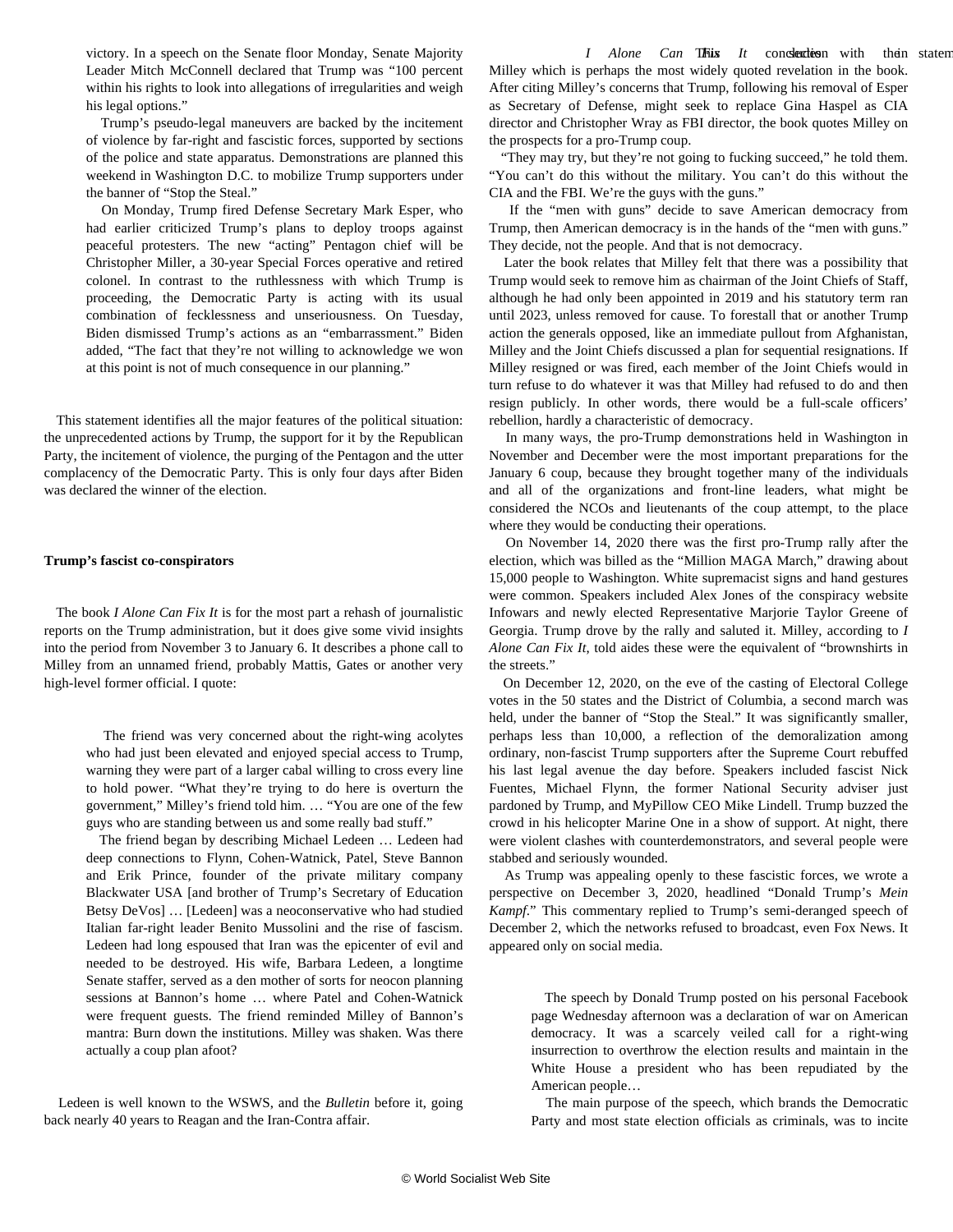Trump's most fervent followers to stage violent attacks against anyone targeted by the would-be führer in the White House. Denouncing those who "desire to hurt the president of the United States," Trump demanded that "something should happen."

We go on to focus on the response of the Democrats:

 The Democratic Party and the pro-Democratic sections of the media have responded with silence to Trump's open declaration that he won the election and would continue in office. As of this writing, the Biden campaign had issued no statement, nor had leading congressional Democrats like House Speaker Nancy Pelosi or senators Chuck Schumer, Bernie Sanders and Elizabeth Warren ...

 The Democrats fear not Trump's threats of violence and dictatorship, but the mass popular revolt that would be touched off if Trump actually attempts to carry out his long-threatened election coup. The Democrats know very well that America is a social powder keg, deeply divided between the fabulously wealthy financial aristocracy, which both Democrats and Republicans serve, and the vast majority of the population, struggling to survive.

#### **The last days before January 6**

 There followed a series of events that demonstrate the increasingly fascistic turn in the White House and among those closest to Trump, and his deliberate overtures to fascist elements on the streets—he tweeted that January 6 "will be wild"—and in the military and paramilitary forces, as with his pardoning of the Blackwater murderers.The clearest proof that Trump was targeting January 6 came in his phone conversation with acting Attorney General Jeffrey Rosen, which [we wrote about](/en/articles/2021/08/07/coup-a07.html), based on handwritten notes recently made public. One of the notes records that Rosen told Trump that the Justice Department "can't + won't snap its fingers + change the outcome of the election." Trump then replied that he understood Rosen's position but wanted him to "just say the election was corrupt + leave the rest to me and the R. Congressmen."

 Trump even mentioned the names of several of the congressmen who would later oppose the certification of electoral votes for Biden.

 Trump apparently discussed firing Rosen, but as in the Pentagon, all the officials immediately under Rosen said they would resign *en masse* rather than fill his place, forcing the president to back off.

 There were many advance warnings in the days leading up to January 6, 2021. I can only refer to a few of them.

 The social media site Parler referred threats of violence to the FBI more than 50 times in the weeks leading up to the attack. One message, which Parler had sent to an FBI liaison on January 2, was from a poster who warned, "Don't be surprised if we take the Capitol building," and "Trump needs us to cause chaos to enact the Insurrection Act."

 On January 3, a Capitol Police threat assessment said: "Unlike previous postelection protests, the targets of the pro-Trump supporters are not necessarily the counterprotesters as they were previously, but rather Congress itself is the target on the 6th … Stop the Steal's propensity to attract white supremacists, militia members and others who actively promote violence may lead to a significantly dangerous situation for law enforcement and the general public alike."

On January 5, the Department of Homeland Security warned the Capitol

Police that it had found a map of the Capitol complex's tunnel system posted on pro-Trump message boards. Also on January 5, the FBI's Norfolk field office relayed concerns about threats of violence, citing ultraright message boards.

 According to the *New York Times* account published July 13, the FBI warned the Capitol Police and the District of Columbia Metropolitan Police that extremist groups would be attending the January 6 protests and "planned to use specific radio frequencies for their communication."

 The emergency communications office of the Metropolitan Police then programmed some hand-held radios to those frequencies and gave them to the Capitol Police and the Metropolitan Police Department to use for monitoring.

 The artificial intelligence company Dataminr told security officials on January 5 that it had uncovered several disturbing posts, including appeals to "go to Washington on Jan 6 and help storm the Capital." One post continued: "We will storm government buildings, kill cops, kill security guards, kill federal employees and agents."

 Valerie Hasberry, chief security officer for the Architect of the Capitol, said in an email: "There is now chatter on Parler about storming the Capitol, please let me know if there are any updates to credible threats."

 A duty officer at the Capitol Police security center responded to Hasberry, saying: "There is no talk about any credible threats or storming the Capitol."

 Dataminr is one of the sites that Mark Milley, chairman of the Joint Chiefs of Staff, said he was personally monitoring before January 6.

#### **The events of January 6**

 Much has been written about the disorganization of the Capitol Police, their failure to deploy anti-riot equipment, and the flimsiness of the barricades, which resembled bike racks. But the most important aspect of the stand-down was sheer insufficiency in numbers. A crowd of thousands was assembling outside the Capitol, but there were fewer than 50 officers deployed to guard the entire exterior of the building.

Let's go through a timeline of the day's most important events:

 The initial fighting takes place while Trump is still speaking to the crowd outside the White House. There is already a crowd at the Capitol of sufficient size to push through the initial police skirmish line on the west side of the building at 12:50 p.m., and the officers call for reinforcements, both Capitol and Metropolitan D.C. police.

 Trump's co-conspirators are at work inside the Capitol as well as outside, although at the last minute, at 1:00 p.m., Vice President Pence releases a letter confirming that he does not have authority to intervene in the process of certifying electoral votes, that his presiding over the joint session is purely ceremonial. He then gavels the joint session of Congress into order and begins to call all the states in alphabetical order.

 At 1:10 p.m., Trump ends his speech to the rally outside the White House, urging his supporters to march on the Capitol, where a full-scale attack on the police is already under way, and certainly known to the White House. He is throwing gasoline on the fire, sending thousands more toward the building where at least a thousand have begun a frontal assault.

 Two minutes later, Arizona Representative Paul Gosar and Senator Ted Cruz rise to object to the certification of Arizona's electoral votes for Biden. This happens after rioters have already overwhelmed the first police line outside the Capitol. The joint session separates into the two chambers to debate the question.

 There are multiple video accounts of the mob attack on the center of the Capitol, during the hour when they would breach the defenses. The [video](https://www.youtube.com/watch?v=jWJVMoe7OY0) [presentation](https://www.youtube.com/watch?v=jWJVMoe7OY0) prepared by the *New York Times* gives a very good account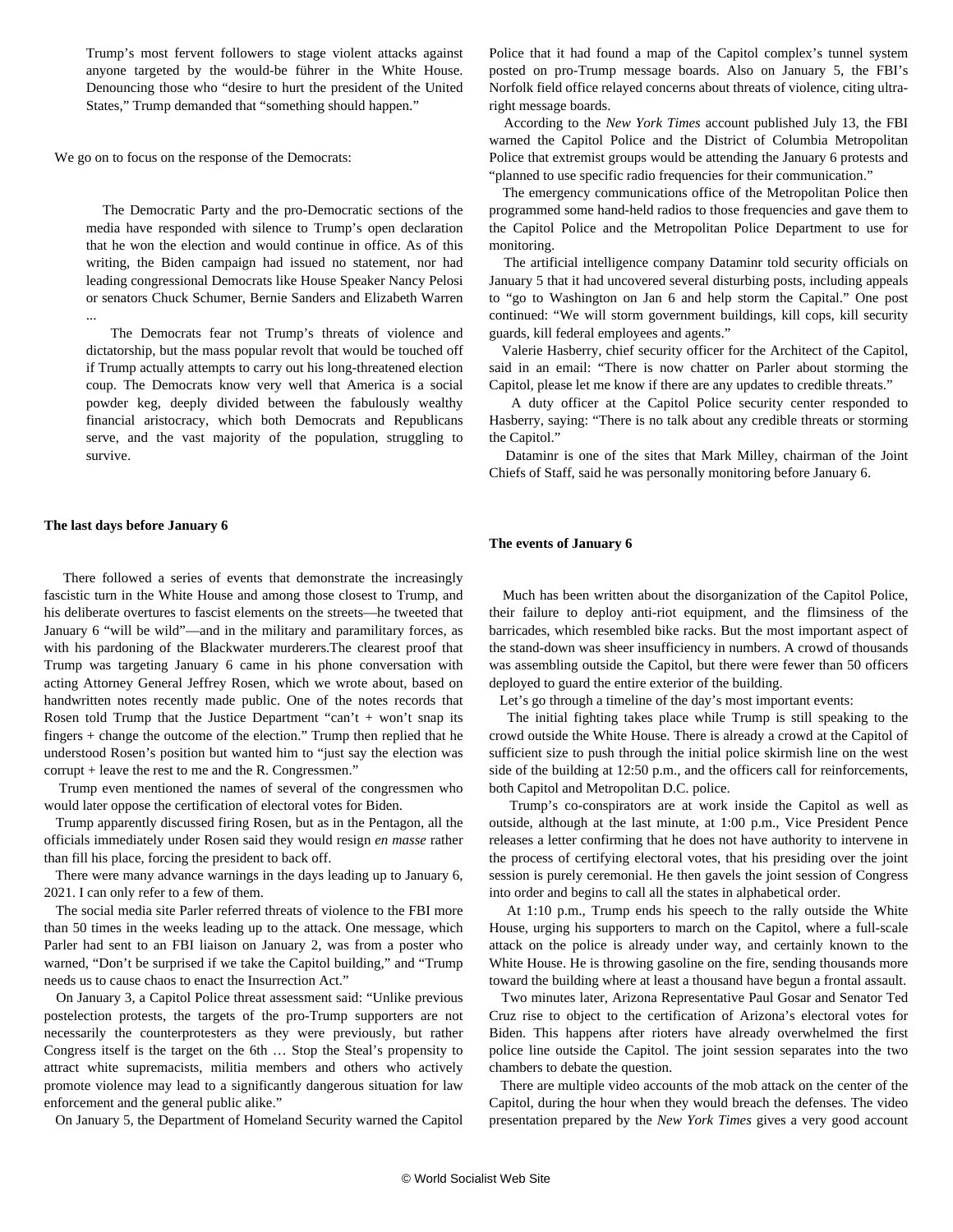of what was taking place inside and around the Capitol, although it says nothing about what was taking place at the White House or the Pentagon. Here are a few excerpts from the timeline:

 · 2:10 p.m.: On the west side of the Capitol, Proud Boys lead an attack up the stairs within scaffolding erected for the upcoming inauguration of Biden, and the crowd overwhelms lightly defended police lines and reaches the actual Capitol Building.

 · 2:11 p.m.: Proud Boy Dominic Pezzola breaks a window on the west side of the Capitol using a police shield.

 · 2:13 p.m.: First rioter, Proud Boy Michael Sparks of Kentucky, enters the west side of the Capitol through the broken window. More sections of the crowd start to breach the Capitol, pushing through windows and doors, with Proud Boys and Oath Keepers in the lead.

 · 2:13 p.m.: Secret Service removes Vice President Pence from the Senate chamber and down a flight of stairs to a secure location.

 · 2:14 p.m.: Rioters pursue Capitol policeman Eugene Goodman up a flight of stairs away from the Senate chamber while senators escape. Officers remove Nancy Pelosi from the House chamber.

 · 2:15 p.m.: Oathkeeper leader Stuart Rhodes forwards a message by an unidentified person in charge of Oathkeeper security to an encrypted Signal message group called "DC Ops 1" that included regional leaders later arrested for the attack. They "have taken ground at the Capitol. We need to regroup any members who are not on mission."

 · 2:20 p.m.: The House and Senate adjourn, and members begin to flee the Capitol or go into specially prepared secure facilities.

 · 2:24 p.m.: Trump tweets, "Mike Pence didn't have the courage to do what should have been done to protect our Country and our Constitution, giving States a chance to certify a corrected set of facts, not the fraudulent or inaccurate ones which they were asked to previously certify. USA demands the truth!"

 · 2:25 p.m.: Rioters breach the east doors into the Capitol, after half an hour of pushing and shoving, when rioters from the west side reach the east doors and open them. An active duty Marine Corps officer, Christopher Warnagiris, holds open the doors for the mob.

 We have all seen the video and audio of House Speaker Nancy Pelosi's staff barricading themselves inside a meeting room, tweeting desperate appeals for help, and the mob trying to break down the doors.

 Then follows the shooting of Ashli Babbitt, the only rioter actually killed by police in the course of the day. The rioters arrive outside the front door of the House chamber, which they find barricaded by armed police. The representatives are being moved towards a rear door, through which they will be taken to safety.

 Several attackers, including Babbitt, break off from the crowd and go around to the back entrance, where they see the representatives escaping and attack the door. A Capitol Police officer draws his gun. As Ashli Babbitt begins to climb through a smashed window, in the technique the rioters have used to force their way through many doors into and inside the Capitol, the police officer opens fire. Babbitt falls back with a fatal wound.

 At the same time, a group of heavily armed police arrive outside the back door, and the rioters pull back.

 The right-wing campaign to demand the public identification of the officer is motivated in part by the fact that he is believed to be an African American, Lt. Michael Byrd, the senior officer assigned to the House chamber. There is a racist subtext to Trump's incessant praise of Babbitt as a beautiful, wonderful woman.

**What did the military do?**

 We now turn to what was happening at the Pentagon. The main events here are non-events, in the sense of inaction. At 1:49 p.m., General William Walker, commander of the D.C. National Guard, calls Army Secretary Ryan McCarthy for permission to deploy his troops to the Capitol. He has soldiers already on buses, expecting a quick approval. Instead, he waits for hours.

 At 2:26 p.m., there is the first of many conference calls and other appeals, with Washington Mayor Muriel Bowser, Metropolitan Police Chief Robert Contee, and Capitol Police Chief Steve Sund, appealing to a group of generals. One of them, General Walter Piatt, says that "we don't like the optics" of the National Guard at the Capitol, and he would recommend not sending them. Gen. Charles Flynn, brother of Michael Flynn, is on this call, although the Army initially denied this.

 At 3:00 p.m., Defense Secretary Miller says he approved the order to activate the D.C. National Guard, although they were already activated and ready to go. He does not give the order to actually deploy until 4:32 p.m., and even that is held up in communication to General Walker. The order to deploy came 15 minutes after Trump tweeted that his supporters should go home.

 At 3:46 p.m. and 3:55 p.m., two incidents take place which offer further proof of the military collaboration with the rioters. General Daniel Hokanson, Chief of the National Guard Bureau, calls the Virginia commander, Maj. Gen. Timothy P. Williams, to verify no Virginia military forces would move without prior permission from the Pentagon. Nine minutes later, he calls the commander of the Maryland National Guard with a similar request: Do not move without permission from the Pentagon.

 At 5:08 p.m., General Walker finally receives permission to send his troops to the Capitol. Finally, at 5:22 p.m., the first National Guard troops arrive at the Capitol.

 Two incidents in *I Alone Can Fix It*, one vastly publicized, the other not, touch on the question of the attitude of the Pentagon towards the Trump coup.

 Before the attack, Milley expressed fears that Trump was inciting violence in order to stay in power. "This is a Reichstag moment," Milley told aides. "The gospel of the Fuhrer."

 On January 3, top military officers and National Security Council aides met with Trump at the White House to discuss Iran. At the end of the meeting, Trump asked Miller, "You've got enough guys, and you're all set for the sixth of January?" "Oh yes, Mr. President," Miller replied. "We've got a plan."

 Given all that transpired on January 6, the claims that the Pentagon was unprepared and Miller's order on January 2 that no National Guard units should deploy to the District of Columbia without his express permission, this conversation has no innocent explanation. It is a major issue that has not been investigated. Miller has not been asked about it at any congressional hearing, so far as I know.

 The WSWS analyzed the role of the military in a perspective published more than a month after January 6, when these details came out in testimony before Congress, in a commentary headlined ["One hundred and](/en/articles/2021/03/06/pers-m06.html) [ninety-nine minutes in January.](/en/articles/2021/03/06/pers-m06.html)"

 We explain that the headline is a play on the famous book and movie, *Seven Days in May*, about a fictional, but entirely realistic military coup attempt against a US president. With the difference, of course, that this was a coup *by* a US president. We review the testimony of National Guard Commander William Walker that he asked the Pentagon for permission to deploy troops to the Capitol at 1:49 p.m., that is, as we have seen, while the rioters had not yet breached the building's defenses, but was denied permission until 5:08 p.m., three hours and 19 minutes later.

 We explain and reject the various pretexts offered by Miller, McCarthy and others in the high command for why they waited as the violent storming of the Capitol played out on their television screens as they